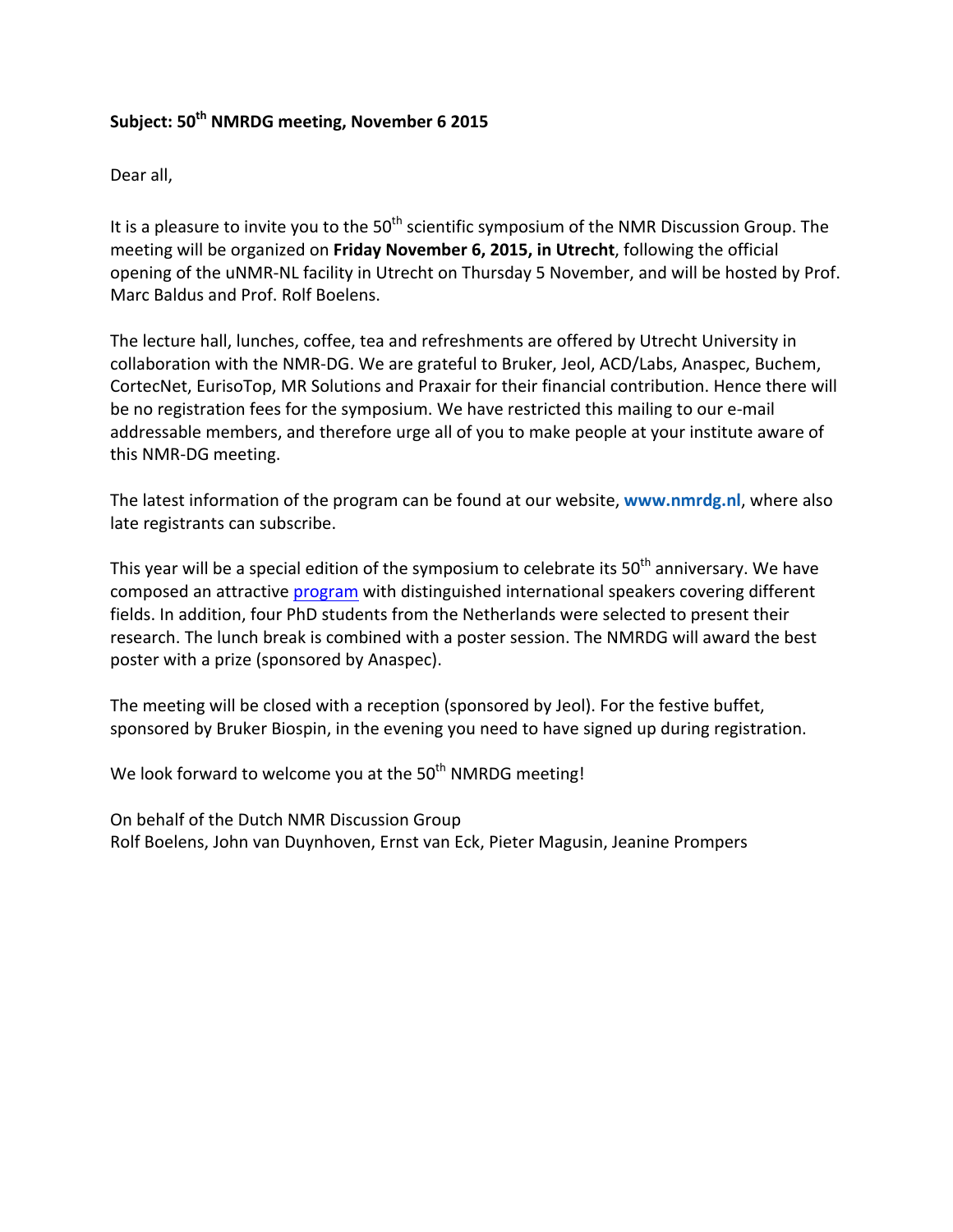## **Program 50th NMR-DG meeting**

## **Friday, November 6, 2015**

Location lecturehall Cosmos, Victor J. Koningsbergergebouw, Budapestlaan 4a-b, 3584 CD Utrecht

- Map http://www.uu.nl/en/victor-j-koningsberger-building
- Hosts Marc Baldus and Rolf Boelens
- **09.30** Reception with coffee
- **10.00 Welcome** and introduction hosts
- 10.15 Rob Kaptein (Utrecht) NMR in The Netherlands: heroes of the past (and present)
- 10.45 Ad Bax (NIH Bethesda) NMR under pressure
- 11.15 Mohammed Kaplan (Utrecht) Cellular DNP-supported solid-state NMR on eukaryotic systems in native environment
- 11.30 Axel Haase (TU Münich) Hyperpolarised  $^{13}$ C NMR: methodology and preclinical applications
- 12.00 Poster pitches

#### 12.15 Poster session and lunch buffet

- **14.00** Jules Nelissen (TU Eindhoven) Magnetic Resonance Elastography of pressure ulcurs
- 14.15 Beat Meier (ETH Zürich) Higher magnetic fields and faster spinning: new opportunities in solid-state NMR
- 14.45 Daan de Kort (Wageningen) Yielding and flow of cellulose microfibril dispersions as viewed by rheo-MRI

#### **15.00 Tea break**

- 15.30 Christian Griesinger (MPI Göttingen) Conformational dynamics and kinetics in proteins studied by NMR
- 16.00 Nan Eshuis (Nijmegen) NMR Analysis of Sub-Micromolar Mixtures using Para-Hydrogen Induced Hyperpolarization
- 16.15 Clare Grey (Cambridge University) Following Function in Real Time: New NMR and MRI Methods for Studying Structure and Dynamics in Batteries and Supercapacitors
- **16.45 Closure**
- **17.00 Reception**
- 18.00- Buffet Dinner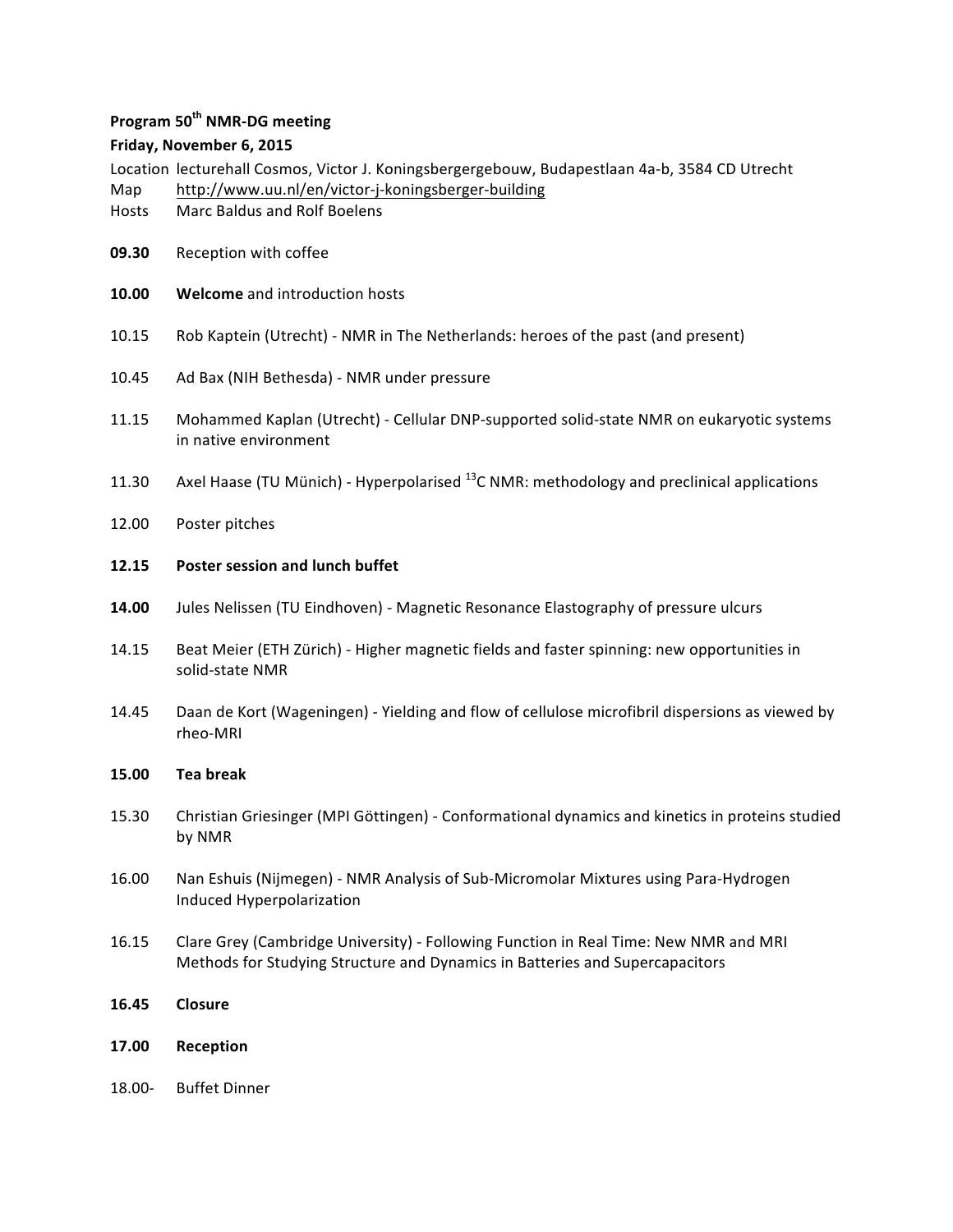# **Posters**

- 1. D Augustijn, HJ de Groot, A Alia (LIC, Leiden University) Metabolic profiling of intact *Arabidopsis thaliana* leaves using <sup>1</sup>H high-resolution magic angle spinning (HR-MAS) NMR
- 2. Fatemeh Azadi<sup>1</sup>, Karthick Babu Sai Sankar Gupta<sup>1</sup>, Diana Simionata<sup>2</sup>, Giorgio Perin<sup>2</sup>, Tomas Morosinotto<sup>2</sup>, Anjali Pandit<sup>1</sup> (<sup>1</sup>Leiden University, <sup>2</sup>University of Padova, It) In-Situ Solid state NMR spectroscopy on intact photosynthetic thylakoid membranes
- 3. Merijn Blaakmeer<sup>1,2</sup>, Giuseppe Antinucci<sup>2,3</sup>, Ernst van Eck<sup>1</sup>, Vincenzo Busico<sup>3</sup>, Arno Kentgens<sup>1</sup> (<sup>1</sup>IMM Radboud University Nijmegen, <sup>2</sup>Dutch Polymer Institute Eindhoven, <sup>3</sup>Federico II University of Naples, It) Observing surface sites in  $MgCl<sub>2</sub>$
- 4. J Ole Brauckmann<sup>1,2</sup>, Pegah Zolfaghari<sup>1</sup>, Hans Janssen<sup>1</sup>, Gilles A de Wijs<sup>1</sup>, Arno PM Kentgens<sup>1</sup> (<sup>1</sup>IMM Radboud University Nijmegen, <sup>2</sup>TI-COAST Amsterdam) ssNMR structural studies of highperformance polyaramid fibres
- 5. Ivan Corbeski<sup>1</sup>, Klemen Dolinar<sup>1</sup>, Hans Wienk<sup>1</sup>, Rolf Boelens<sup>1</sup>, Hugo van Ingen<sup>2</sup> (<sup>1</sup>Utrecht University, <sup>2</sup>Leiden University) Interaction of a histone chaperone involved in DNA repair with core histones
- 6. Daan de Kort, Sandra Veen, Henk Van As, Daniel Bonn, Krassimir Velikov, John van Duynhoven (Wageningen University) Yielding and flow of cellulose microfibril dispersions
- 7. Riza Dervisoglu, Mark Koenis, Herma M. Cuppen, Ernst RH van Eck, Arno PM Kentgens, Gilles de Wijs (Radboud University Nijmegen) Structural investigation of H-FER zeolite; by DFT-GIPAW and solid state  $^{27}$ Al NMR
- 8. M Faridounnia<sup>1</sup>, H Wienk<sup>1</sup>, L Kovačič<sup>2</sup>, GE Folkers<sup>1</sup>, NGJ Jaspers<sup>3</sup>, R Kaptein<sup>1</sup>, JHJ Hoeijmakers<sup>3</sup>, R Boelens<sup>1</sup> (<sup>1</sup>Utrecht University, <sup>2</sup>Jožef Stefan Institute Llubljana, <sup>3</sup>Erasmus MC Rotterdam) Stability and specificity of the DNA repair complex ERCC1-XPF
- 9. WMJ Franssen, R Dervisoglu, APM Kentgens (Radboud University Nijmegen) CH<sub>3</sub>NH<sub>3</sub>PbI<sub>3</sub> perovskite formation studied by multinuclear solid state NMR
- 10. Ulric le Paige<sup>1</sup>, Peter 't Hart<sup>2</sup>, Fons Lefeber<sup>1</sup>, Nathaniel Martin<sup>2</sup>, Hugo van Ingen<sup>1</sup> (<sup>1</sup>Leiden University, <sup>2</sup>Utrecht University) An NMR analysis of an isotope-labeled methyllysine analogue
- 11. Robin Legner, Melanie Voigt, Martin Jaeger (Niederrhein University of Applied Sciences, D) Using Portable NMR and PCA/PLS to determine RONs of fuels
- 12. Yanzhang Luo, Mohammed Kaplan, Lukas Kapitein, Wieger Hemrika, Marc Baldus, Gert Folkers (Utrecht University) Purification of tubulin from mammalian cells for NMR studies
- 13. Yuliya Miloslavina<sup>1</sup>, Karthick Babu Sai Sankar Gupta<sup>1</sup>, Michael Reus<sup>2</sup>, Swapna Ganapathy<sup>3</sup>, Alfred R Holzwarth<sup>2</sup>, Huub JM de Groot<sup>1</sup> (<sup>1</sup>LIC Leiden University, <sup>2</sup>MPI Mülheim a/d Ruhr, <sup>3</sup>Delft University) Structural heterogeneity of light-harvesting antenna from sulfur bacterium *Chlorobium tepidum*
- 14. <sup>1</sup> Tania Morán Luengo, <sup>1</sup>Dominique Hagemans, <sup>1</sup>G Elif Karagöz, <sup>2</sup>Tobias Madl, <sup>2</sup>Rolf Boelens, <sup>1</sup>Stefan GD Rüdiger ( ${}^{1}$ CPC and  ${}^{2}$ NMR Utrecht University) The Hsp90-Tau complex
- 15. Tatiana Nikolaeva, Daan de Kort, Adrian Voda, Ruud den Adel, Henk van As, John van Duynhoven (Wageningen University) A NMR view on multiscale fat crystal networks
- 16. Cecilia de Agrela Pinto, Karim Hajji, Tessa Sinnige, Jan Tommassen, Marc Baldus (Utrecht University) BAM Complex assembly